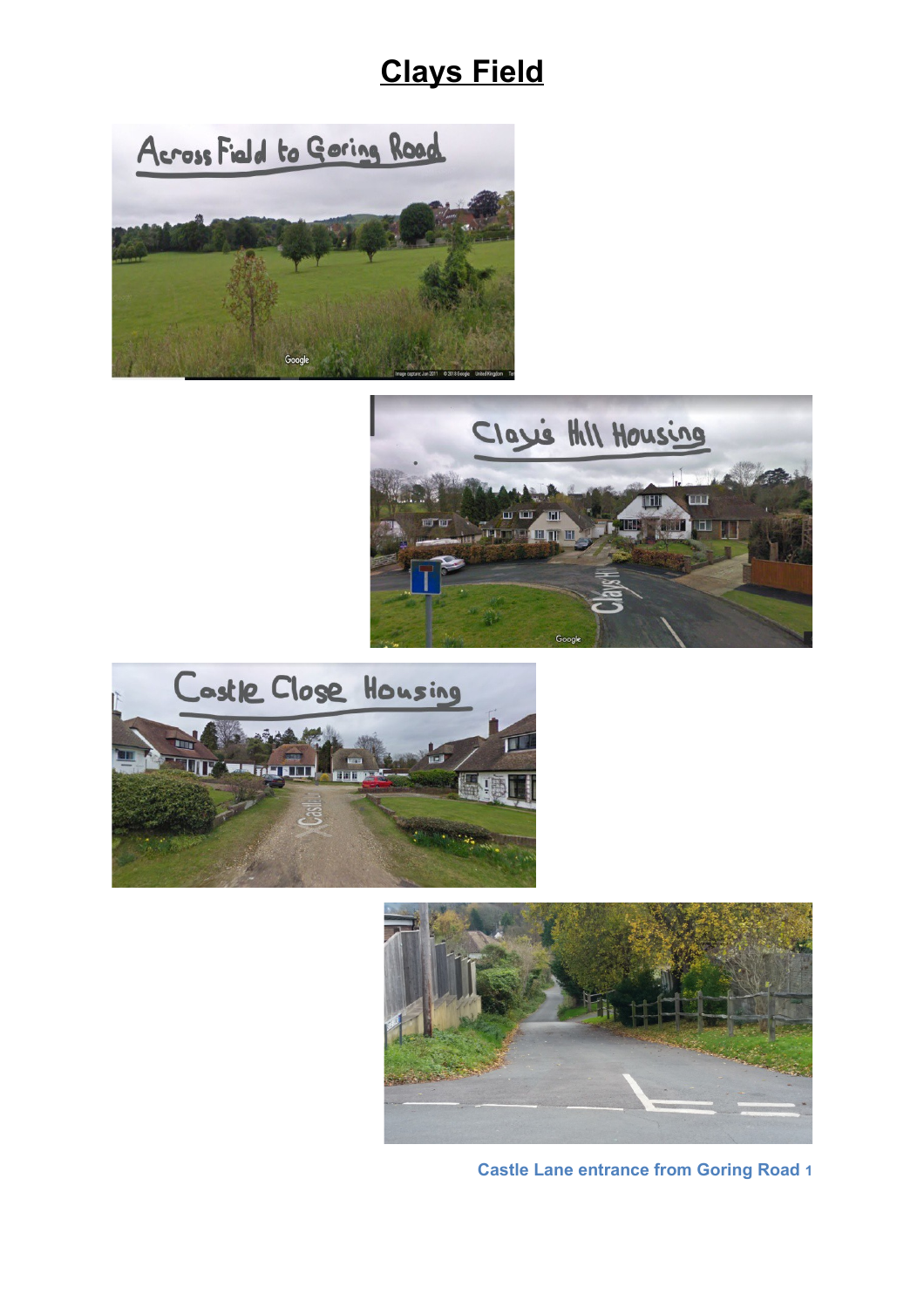## **Key Points from Housing Group Assessment for Clays Field**

| Able to provide a range of housing<br>types, sizes and tenures       | Yes. Our policy preferences are for<br>majority of mixed style 2<br>a.<br>bedroomed dwellings both to buy<br>and rent as identified in Brambers<br><b>Housing Needs Assessment.</b>                                                                                         |
|----------------------------------------------------------------------|-----------------------------------------------------------------------------------------------------------------------------------------------------------------------------------------------------------------------------------------------------------------------------|
| Opportunity to provide open space/<br>recreation/ community facility | Yes. Part of proposal is the release<br>of approximately 6 hectares for<br>community use                                                                                                                                                                                    |
| Tree Preservation Order (within site/<br>boundary)                   | Yes but proposal is to retain those<br>trees with TPOs                                                                                                                                                                                                                      |
| Opportunity to enhance biodiversity<br>and Green Infrastructure      | No. Area that is currently favourable<br>to biodiversity will be built on.                                                                                                                                                                                                  |
| <b>Views into site</b>                                               | Yes. Some impact on long distance<br>views from high points<br>⊟ in:<br>surrounding area including SDNP /<br>surrounding downland. Views from<br>surrounding housing will<br>be<br>impacted. Mitigation should include<br>consideration of height of proposed<br>dwellings. |
| Views out of the site                                                | Yes. Some impact with<br>long<br>distance views out to high points in<br>surrounding landscape.                                                                                                                                                                             |
| Inter village gap                                                    | Yes, reduces inter village<br>gap<br>between Bramber/Steyning. Vital to<br>retain adjacent land as undeveloped<br>thereby retaining smaller, but<br>significant gap                                                                                                         |
| Opportunity to enhance landscape                                     | No-development will be viewed as<br>negatively impacting landscape,<br>however this could be mitigated by<br>adjacent land being designate as<br>local green space.                                                                                                         |
| Access to highway                                                    | Current proposal is for access via<br>Castle Lane. This road is a narrow<br>with no pavement which<br>lane<br>severely limits the number<br>⊟ of i                                                                                                                          |